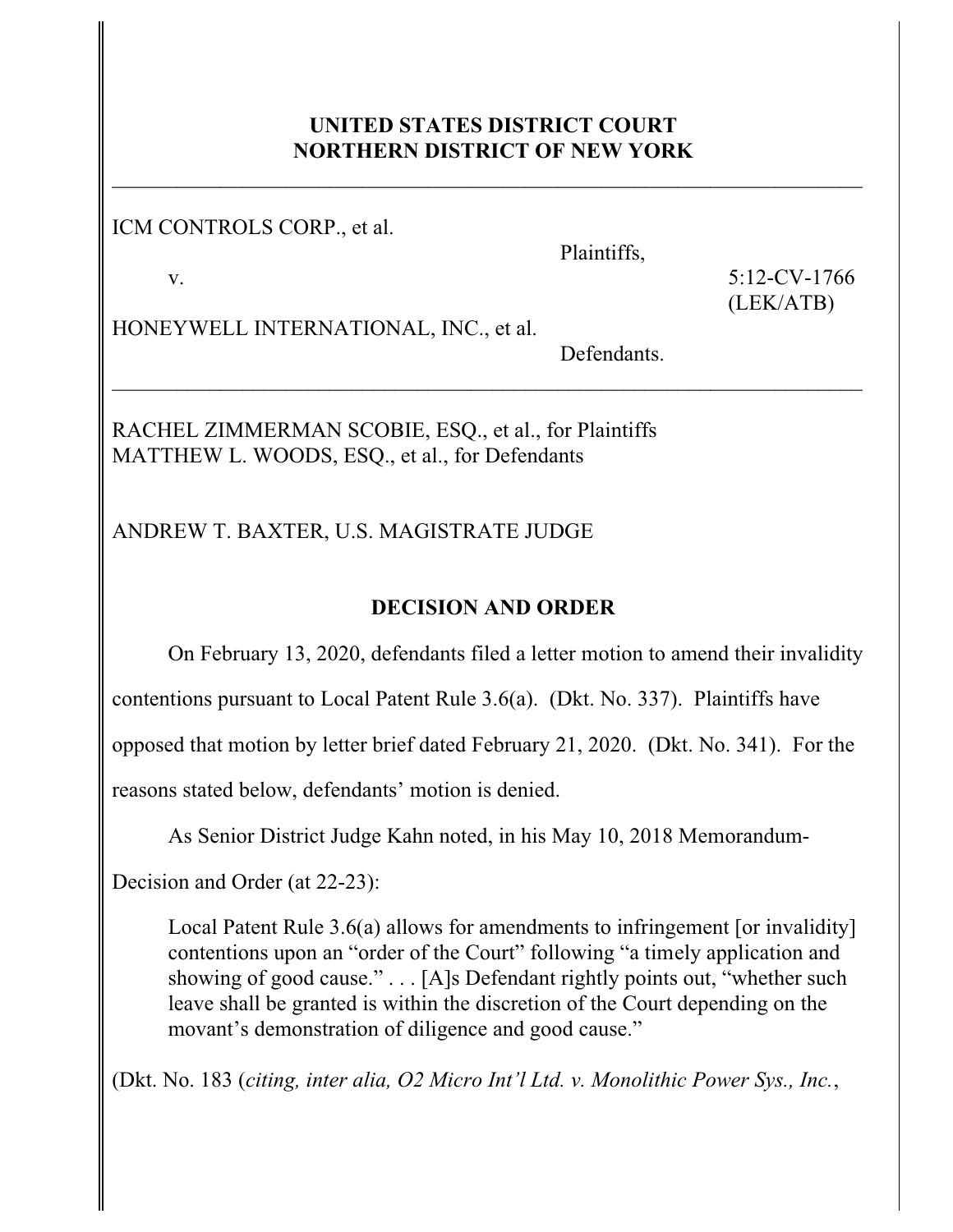467 F.3d 1355, 1366 (Fed. Cir. 2006)). District Judge D'Agostino, in applying the good cause standard under Fed. R. Civ. P. 16(b) in a non-patent case, observed:

Although the moving party's diligence is a district court's "primary consideration" in its . . . good cause inquiry, a court "also may consider other relevant factors including, in particular, whether allowing the amendment of the pleading at this stage of the litigation will prejudice defendants." . . . An amendment is prejudicial to the non-moving party if it "would 'require the opponent to expend significant additional resources to conduct discovery and prepare for trial' or 'significantly delay the resolution of the dispute.'"

(citations omitted). *See also MASS Engineered Design, Inc. v. Ergotron, Inc.*, 250 F.R.D. 284, 286-87 (E.D. Tex. 2008)<sup>1</sup> (considering diligence and prejudice under Rule 16(b) good cause standard applied in the context of a belatedly filed invalidity contention); *Chemfree Corp. v. J. Walter, Inc.*, No. 1:04-CV-3711, 2008 U.S. Dist. LEXIS 93376, at \*15-16 (N.D. Ga. Aug. 26, 2008) (considering diligence and prejudice in applying the "substantial justification" standard of a local patent rule for amending invalidity contentions, which the court found similar to the "good cause" standard in the local patent rules of the Northern District of California).

Defendants contend that their proposed amendment is "limited to adding: 1) one United States Patent, for the purpose of charting against the asserted claims of the `645 patent, and 2) two published articles for the purpose of better defining the level of ordinary skill in the art at the time of the alleged invention." (Def.s' Ltr. Motion at 1).

<sup>&</sup>lt;sup>1</sup> Given the paucity of binding precedent in this Circuit and District with respect to certain aspects of patent law, the court will rely on persuasive authority from other districts.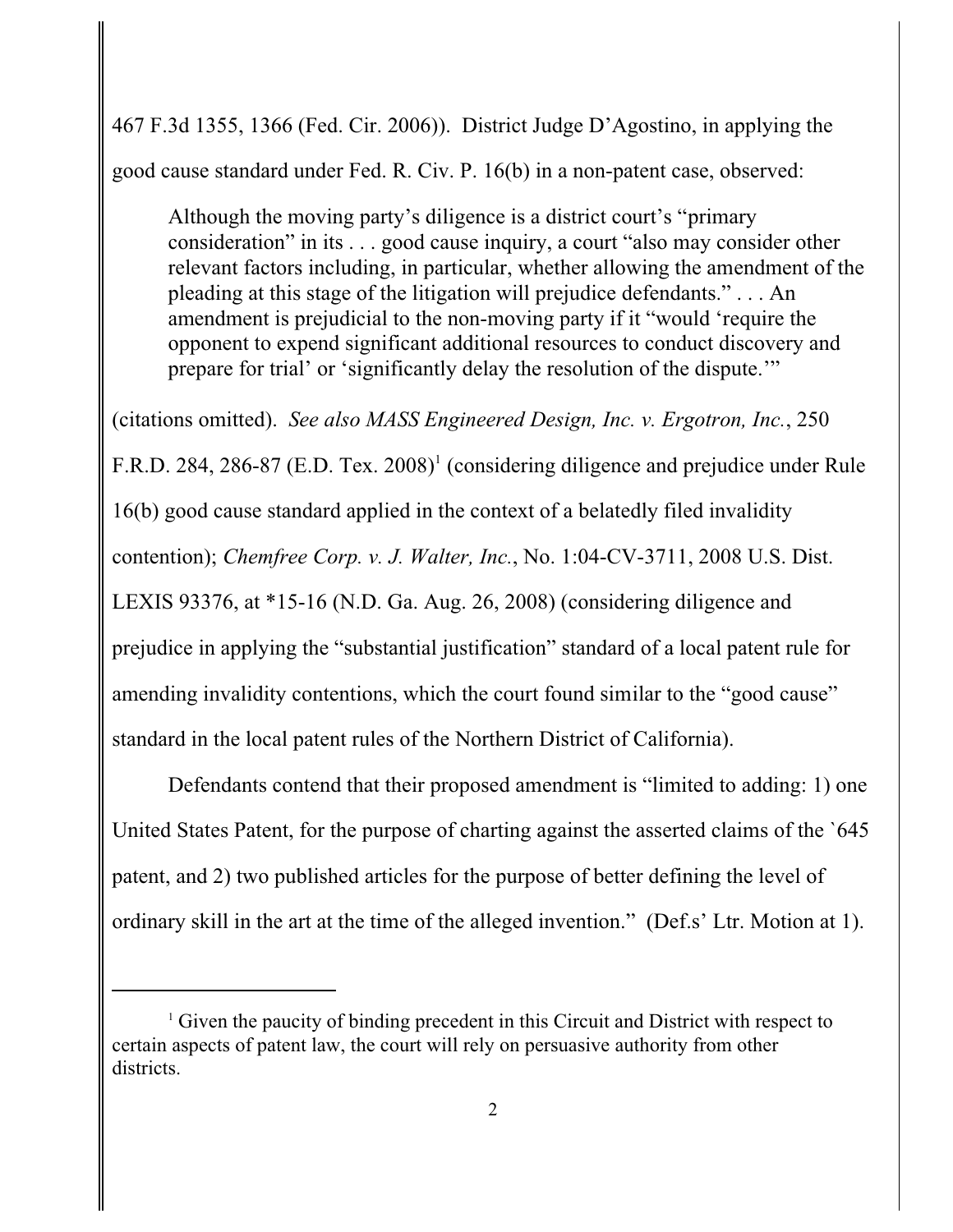Defendants argue that they had good cause to belatedly seek to amend their invalidity contentions because "[f]irst, Judge Kahn issued an order on December 3, 2019 noting that, at the summary judgment phase of litigation, the "parties will have acquired a full understanding of the issues and terms in dispute" such that the will be able to provide the Court "with a comprehensive factual background and focused arguments . . ." (*Id*. (citing Dkt. No. 316 at 35-36)). Second, defendants state that:

Defendants' replacement technical expert (engaged in December 2019 following the passing of prior expert Thomas Gafford) completed an independent review of the current contentions in January 2020 and concluded that, in light of the Court's rulings on claim construction and ICM's amended infringement contentions, these additional references would support his explanation why ICM's doctrine of equivalents theory sweeps in the prior art.

(*Id.* at 1-2). Finally, defendants maintain that plaintiffs will not be prejudiced by these amendments because the three additional references are "modest" and "originate from the same technical field as those previously charted references;" and because "there [are] still several months before ICM's June 1, 2020 deadline to respond, giving its technical expert ample time to consider them." (*Id.* at 2).

Plaintiffs' letter brief persuasively rebuts defendants' arguments. The quoted passage from Judge Kahn's December 2019 decision explained why he was not granting defendants' request to engage in claims construction except in connection with a possible last round of dispositive motions; that language certainly did not authorize either party to modify their theories of the case at the tail end of fact discovery in a case that has been pending since 2012. (*See* Pl.s' Ltr Motion at 3). The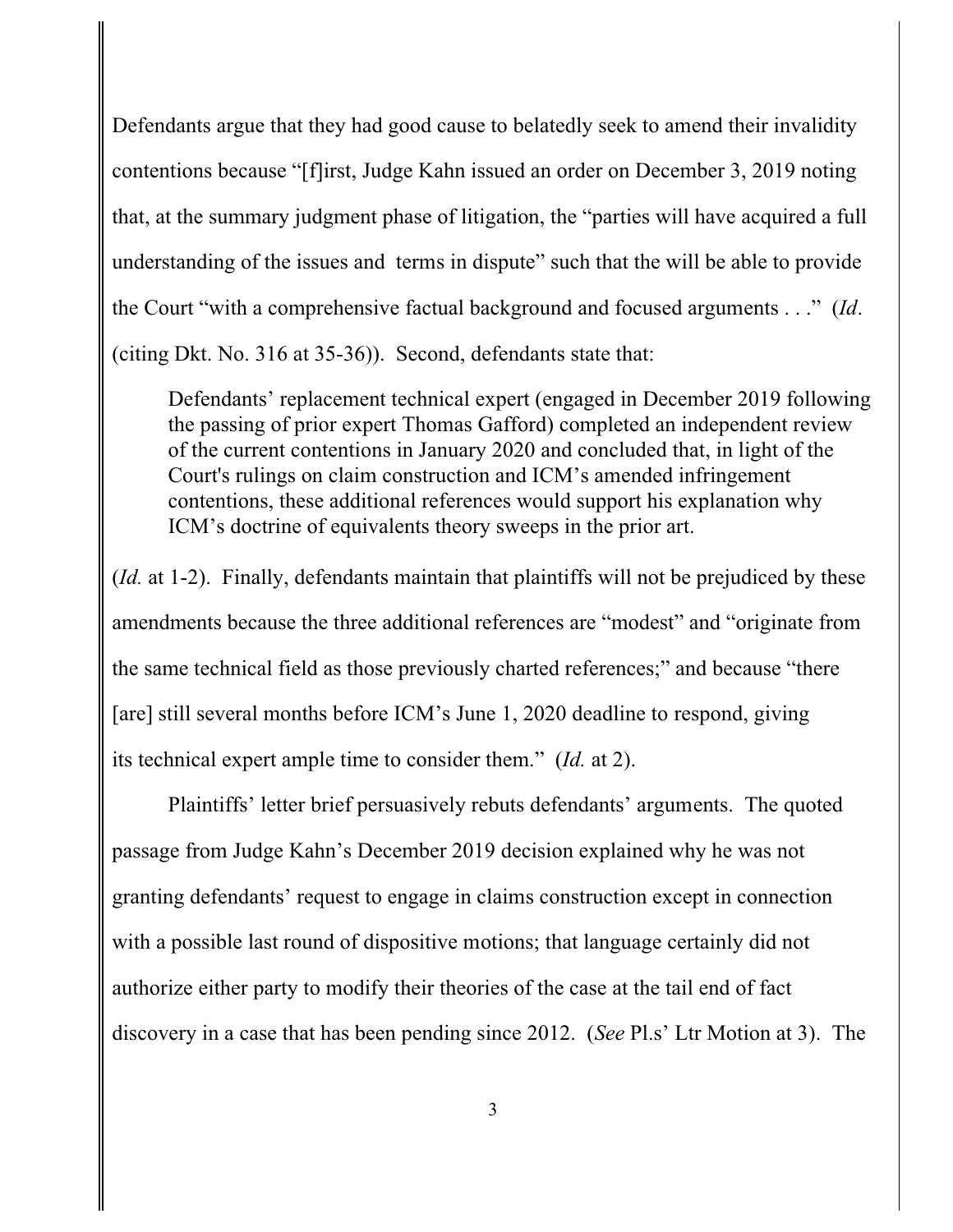defendants did not demonstrate diligence in their failure to previously address, in the invalidity contentions or otherwise, the additional "Kosich `069" patent, which was issued in August 1994, or the two articles, which were published in 1983. (*See* Pl.s' Ltr Motion at 2; Def.s' Exs. B-D, Dkt. Nos. 337-2, 337-3, & 337-4). The fact that defendants' replacement expert found additional prior art and publications that he deemed relevant to the validity of the `645 patent provided no justification for why the defendants or their prior expert did not marshal the same evidence from at least 25 years ago in a more timely fashion.<sup>2</sup> The defendants may not exploit the need to replace a deceased expert as an excuse to belatedly make significant changes to their invalidity theories. *See, e.g.*, *Apple v. Samsung Elecs. Co.*, No. C 11-1846, 2012 U.S. Dist. LEXIS 190470, at \*61-65 (N.D. Cal. June 27, 2012) (striking numerous expert opinions of invalidity based on theories not previously disclosed in the defendant's invalidity contentions); *Chemfree Corp. v. J. Walter, Inc.,* 2008 U.S. Dist. LEXIS 93376, at \*13-16 (N.D. Ga. Aug. 26, 2008) (denying leave to amend invalidity contentions to incorporate input from a technical expert where the original invalidity contentions were prepared without expert consultation).

<sup>&</sup>lt;sup>2</sup> In the parallel context of inter partes review ("IPR"), a party challenging a patent through IPR is statutorily estopped from raising in litigation any alleged grounds of invalidity that it raised "or reasonably could have" raised in its IPR petition. 35 U.S.C. § 315(e)(2). Courts interpreting this provision have held that "a petitioner is subject to IPR estoppel when it fails to raise . . . prior art that a 'skilled searcher conducting a diligent search reasonably could have been expected to discover.'" *Cal. Inst. of Tech. v. Broadcom Ltd.*, No. CV 16-3714, 2018 U.S. Dist. LEXIS 221754, at \*17 (C.D. Cal. Dec. 28, 2018) (citation omitted)).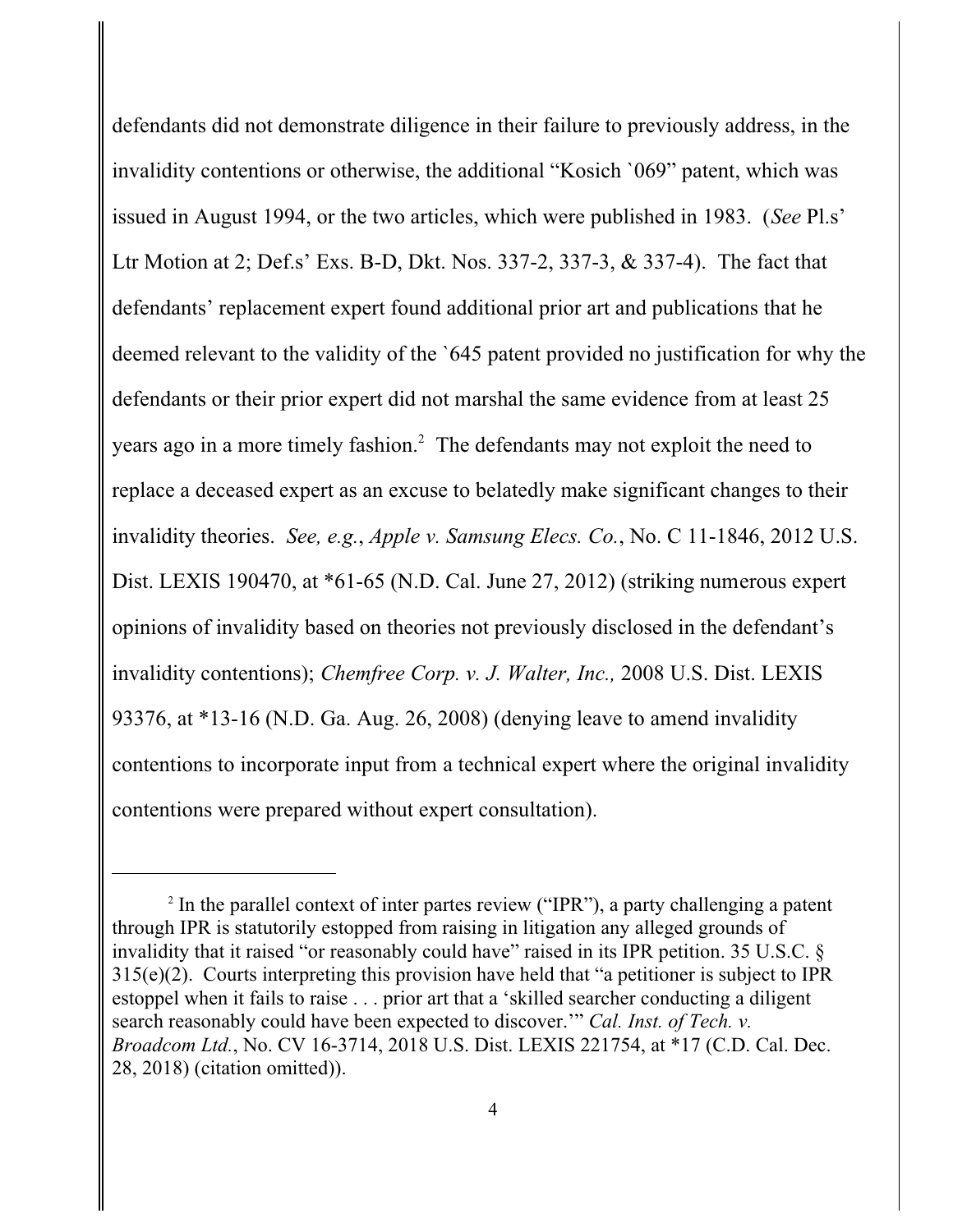Defendants try to suggest that they had good cause to wait until plaintiffs were "locked into a construction" of the claim term "actuate" under the doctrine of equivalents before researching, discovering, and relying upon the additional patent and articles they now wish to include in their invalidity contentions. (Def.s' Ltr. Motion at 3-4). However, the plaintiffs' were allowed to amend their infringement contentions to reflect their position under the doctrine of equivalents based on Judge Kahn's decision on May 10, 2018. (Dkt. No. 183). Defendants had an opportunity to amend their invalidity contentions thereafter, on June 29, 2018. (Pl.s' Ltr. Motion at 4).

In declining to engage in further claims construction of the term "actuate" in his December 3, 2019 opinion (at p. 35) Judge Kahn noted that ICM's prior briefing–on May 17, 2019–made its position on the construction of "actuate" "crystal clear." (Dkt. No. 316). $3$  In fact, plaintiffs agreed to be bound by the construction of "actuate" that they presented during various proceedings involving the Patent and Trademark Office ("PTO"), during prior conferences before this court as early as December 2018. (See Dkt. No. 213 at 7-8, 25 (Tr. of 12/19/2018 conf.); Dkt. No. 276 at 17-20 (Tr. of 7/29/2019 conf.); Dkt. No. 252-2 (summarizing ICM's construction of "actuate" during PTO proceedings). So, defendants were aware of plaintiff's construction of

<sup>3</sup> *See* Pl.s' Memorandum in Opposition to Honeywell and Resideo's Motion to Supplement Their First Amended Answer at p. 3 (Dkt. No. 256) "(Every time ICM has discussed actuation it has explained that actuation requires not just the transfer of energy, but rather the transfer of energy to power an actuator device. The mere transfer of energy from a coil to a capacitor is not actuation–capacitors are passive devices that merely store energy. But the transfer of energy from a coil through a capacitor, wherein that energy is used to power (i.e., turn on, activate, render active) an actuator device, is actuation."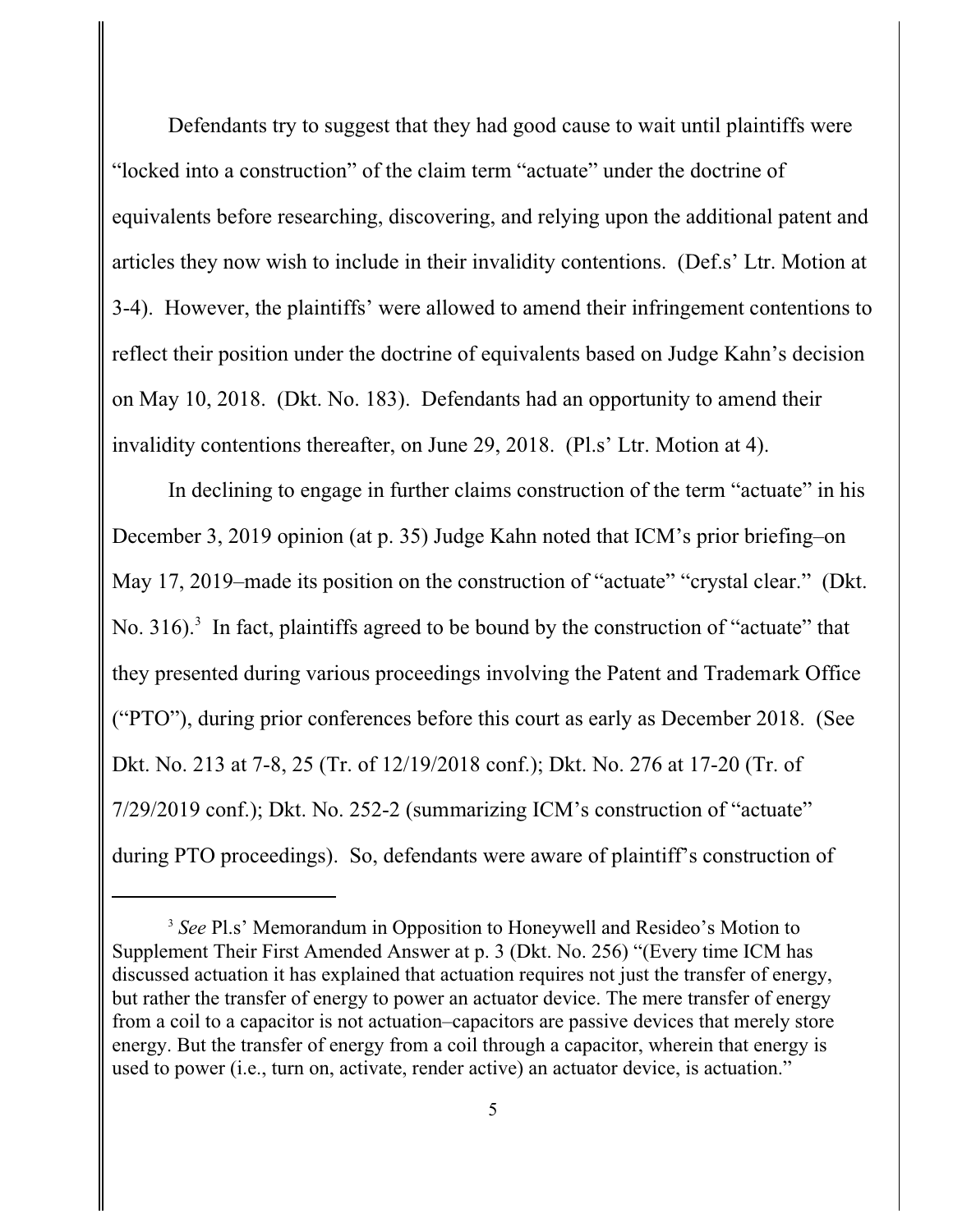"actuate" in connection with their claims under the doctrine of equivalents no later than (and likely well before) May 2019, but did not raise the issue of supplementing their invalidity contentions until early 2020. (See Dkt. No. 332). This delay does not reflect diligence, and suggests "gamesmanship" at the tail end of the discovery process. *See, e.g., O2 Micro Int'l Ltd. v. Monolithic Power Sys., Inc.*, 467 F.3d at 1367 (affirming district court finding of lack of diligence where O2 Micro waited almost three months after purportedly learning crucial information from a deposition to serve its proposed amended contentions and two more weeks to formally move to amend); *MASS Engineered Design, Inc. v. Ergotron, Inc.*, 250 F.R.D. at 286-87 (allowing MASS to delay its invalidity contentions until long after it became aware of the parties conflicting claims constructions would encourage future accused infringers to "sidelin[e]" potential invalidity defenses; "[s]uch gamesmanship is not tolerated in this Court").

The court agrees with plaintiffs that defendants' purportedly "limited" supplementation to their invalidity contentions is, in fact, very substantive, and would prejudice plaintiffs at this late stage of the proceedings. The last 20 pages of defendants' supplemental contentions (pp. 195-216) adds a new theory of invalidity–that ICM's assertion of infringement of the `645 patent under the doctrine of equivalents is "invalid as anticipated" by the Kosich 069 patent.<sup>4</sup> (Ex. A, Dkt. No.

<sup>&</sup>lt;sup>4</sup> Only brief segments of this new section of the contentions seem to focus on the nuances of ICM's construction of "actuate," which construction purportedly motivated defendants' efforts to supplement. (Ex. A at 198-99, 205-06).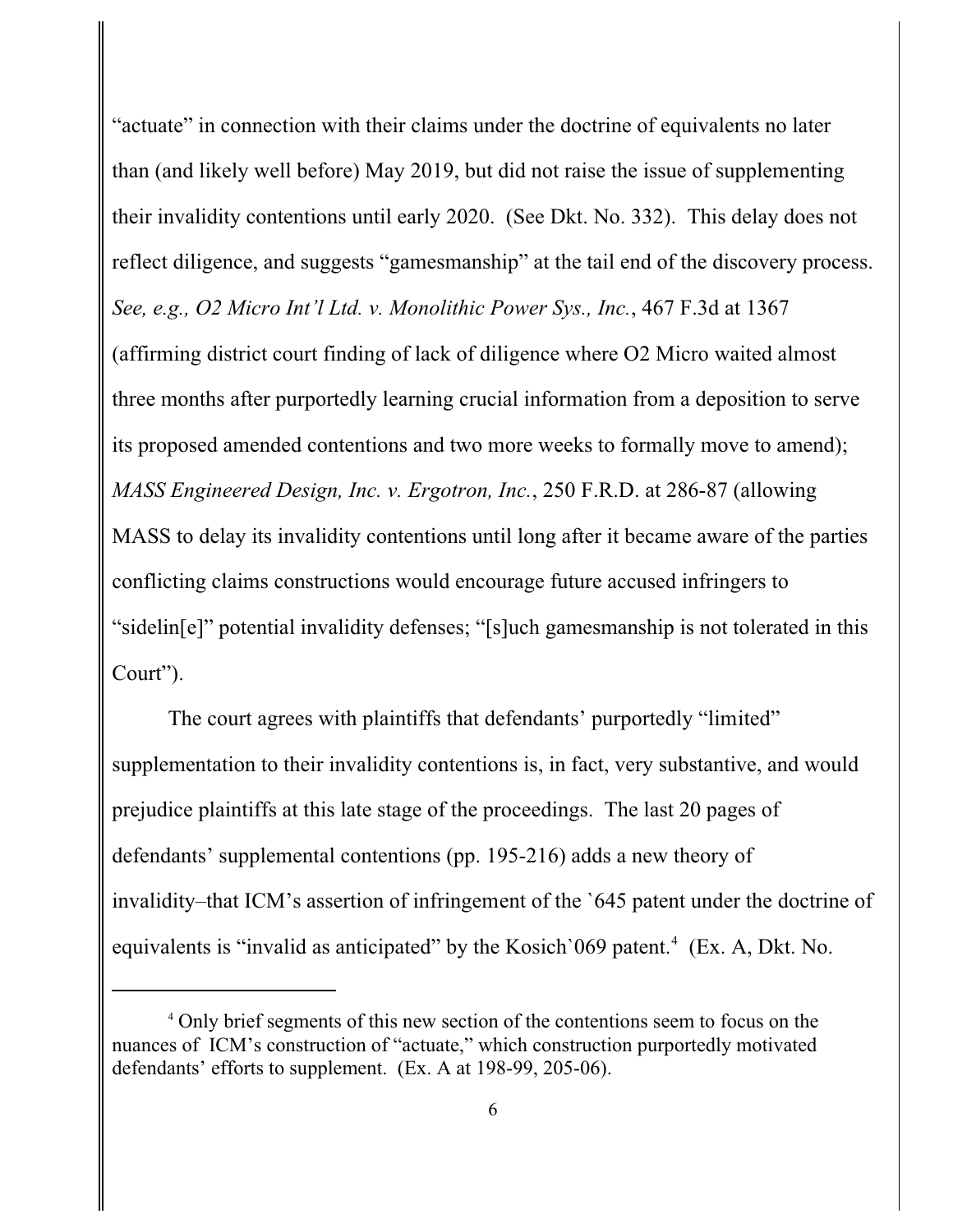337-1). The parties have been intensively pursuing fact discovery since May 2018, by which point plaintiffs had been granted leave to amend their infringement contentions under the doctrine of equivalents. As previously noted, defendants had an opportunity to amend their invalidity contentions shortly thereafter. (Pl.s' Ltr. Motion at 4).

Plaintiffs state that their strategy in planning and conducting discovery and working with their experts since mid-2018, as well as their earlier positions with respect to claims construction and summary judgment motions were strongly influenced by the defendants' prior invalidity contentions. (*Id.* at 4-5). They also assert that, if required to address the new theory that the Kosich `069 patent anticipated the claims of the `645 patent, they might need to conduct additional fact discovery, which would disrupt the tight schedule in place to complete discovery and other pretrial proceedings.  $(Id.)^5$  Plaintiffs persuasively demonstrate that they would be significantly prejudiced by defendants' belated reliance on new prior art as a basis for their invalidity defenses. *See, e.g., Mass Engineered Design, Inc. v. Ergotron, Inc.*, 250 F.R.D. at 287 (finding amendments to invalidity contentions would be "highly

<sup>&</sup>lt;sup>5</sup> The court recognizes that the current schedule for completion of discovery will likely need to be extended because of the COVID-19 epidemic. However, allowing defendants to pursue their new invalidity theory would further complicate and prolong discovery and the completion of pretrial proceedings. A continuance would not eliminate the prejudice to plaintiffs, who have been litigating this case for more than seven years. *See Mass Engineered Design, Inc. v. Ergotron, Inc.*, 250 F.R.D. at 287 ("[A] continuance would most likely not cure DMLP's prejudice. Unlike the typical case of amending invalidity contentions, MASS is seeking to add a previously undisclosed defense. . . . While enough time and resources will eventually cure any prejudice, this would not contribute to a just and speedy determination of the merits.")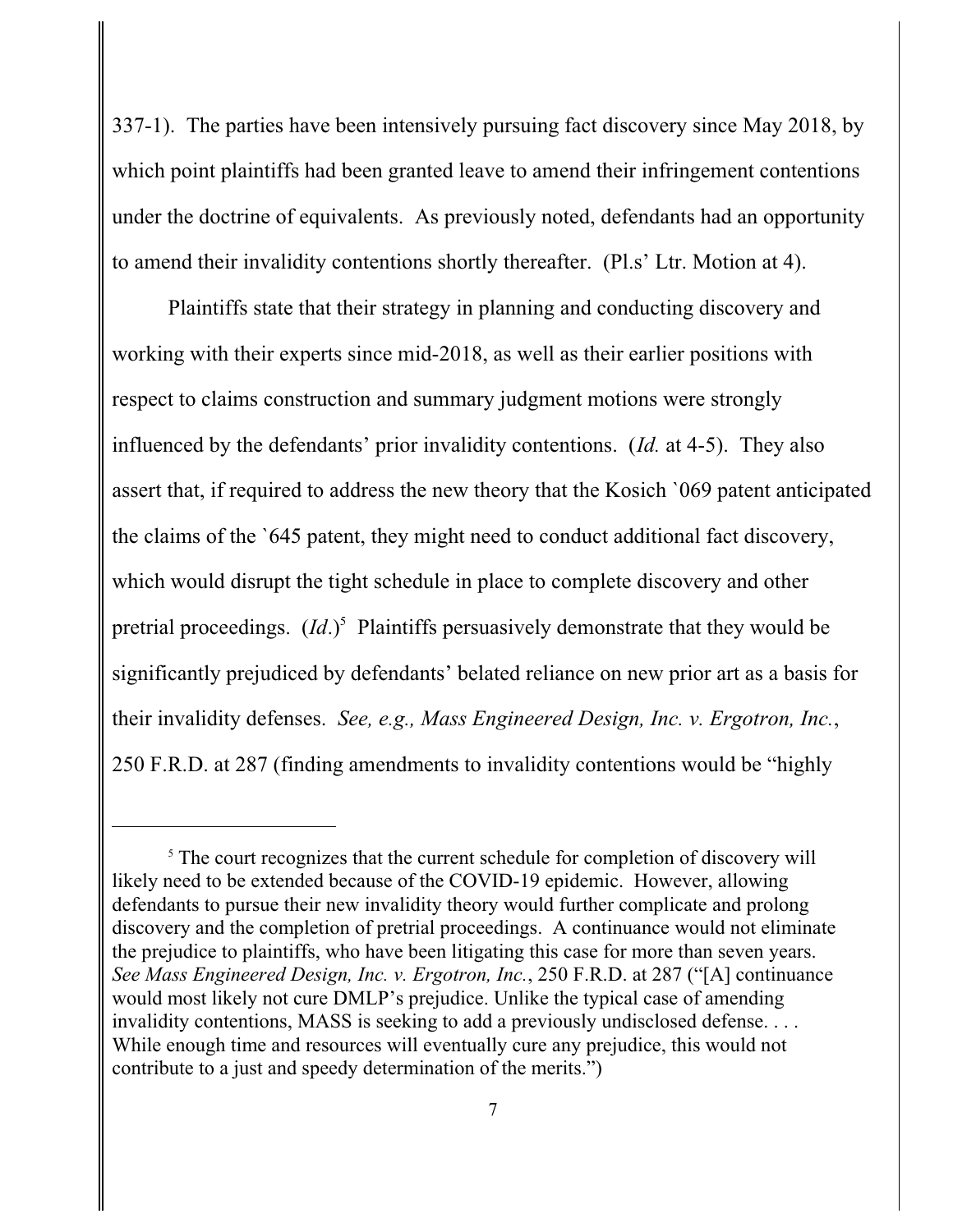prejudicial" where "the additional prior art references may give rise to new claim construction issues"); *L.C. Eldridge Sales Co. v. Azen Mfg. Pte.*, No. 6:11-cv-599, 2013 U.S. Dist. LEXIS 186309, at \*16-17 (E.D. Tex. Oct. 11, 2013) (plaintiff would be prejudiced by proposed amendment of invalidity contentions because "[d]efendants simply have delayed too long to assert prior art that is listed in the patent in suit"); *Chemfree Corp. v. J. Walter, Inc.*, 2008 U.S. Dist. LEXIS 93376, at \*15 (rejecting the defense argument that plaintiff would not be prejudiced by allowing them to belatedly include additional prior art references in their invalidity contentions; "[i]f the Court were to accept Defendants' . . . argument, parties would always be permitted to explain their invalidity contentions at the eleventh hour[,]" which would cut against the express purpose of the Patent Local Rules, which seek to "facilitate the speedy, fair and efficient resolution of patent disputes" $\rho$ <sup>6</sup>

**WHEREFORE,** based on the findings above, it is

**ORDERED** that, defendants' motion to amend their invalidity contentions (Dkt. No. 337) is **DENIED**, and it is further

**ORDERED** that pending the resolution of any appeal of this Decision and Order, discovery shall continue, subject to likely modifications of the pending deadlines as the court addresses other pending non-dispositive motions.

<sup>6</sup> The Northern District of New York Local Patent Rules similarly are intended "to ensure just, efficient, and economical handling" of patent cases. Local Patent Rule 1.1.